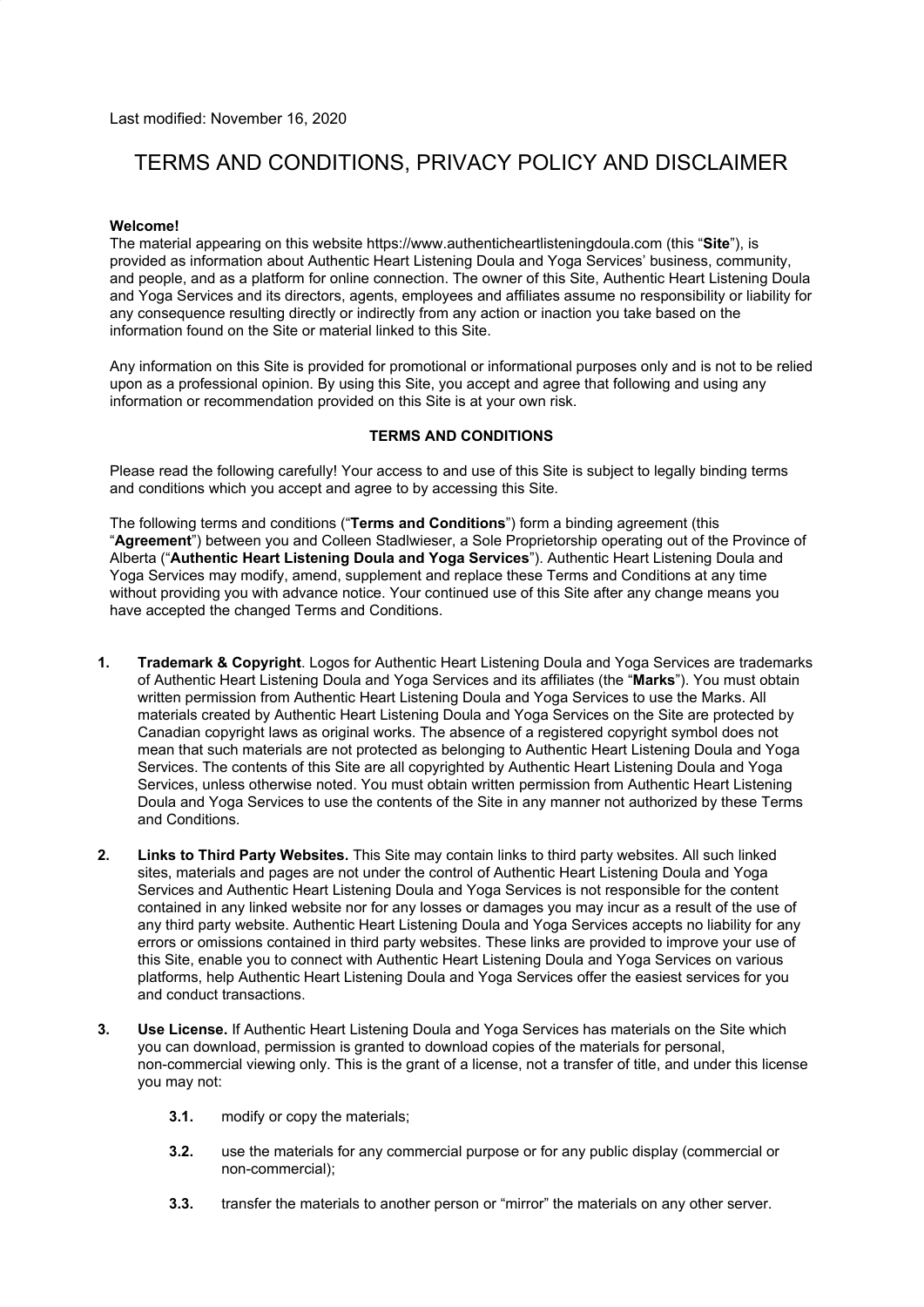This license shall automatically terminate if you violate any of these restrictions and may be terminated by Authentic Heart Listening Doula and Yoga Services at any time. Upon terminating your viewing of these materials or upon the termination of this license, you must destroy any downloaded materials in your possession, whether in electronic or printed format.

- **4. Refunds.** Our refund policy for any of the services or products sold on the Site is as follows: refunds are at the discretion of Authentic Heart Listening Doula and Yoga Services.
- **5. Disclaimer.** Our goal is to share information in an informative, open, and honest way. That being said, any information and services provided on or through the Site is for informational and educational purposes only. What we share is the opinion and perspective of Authentic Heart Listening Doula and Yoga Services. The information and education is not intended or implied to supplement or replace professional advice. Before taking any action, please make sure you consult with a professional.
- **6. No Guarantees**. We make **no guarantees** about any particular results or benefit that you'll get from our Site or our services. We will do everything to give you the tools to succeed, but we make no guarantees. We cannot be any more clear about this: we make no promises regarding results and make no guarantees whatsoever.
- **7. Site Terms of Use Modifications.** Authentic Heart Listening Doula and Yoga Services may revise these Terms and Conditions for its Site at any time without notice. By continuing to use the Site after Authentic Heart Listening Doula and Yoga Services modifies this Agreement, you are agreeing to be bound by the updated version of this Agreement.
- **8. Limitation of Liability.** In no event shall Authentic Heart Listening Doula and Yoga Services or its affiliates be liable for any damages (including, without limitation, damages for loss of data or profit, or due to business interruption) arising out of the use or inability to view or use the materials or content on the Site, even if Authentic Heart Listening Doula and Yoga Services has been notified orally or in writing of the possibility of such damage.
- **9. Governing Law.** Any claim relating to Authentic Heart Listening Doula and Yoga Services's Site shall be governed by the laws of the Province of Alberta without regard to its conflict of law provisions.
- **10. Indemnity.** As a condition of your use of this Site, you indemnify Authentic Heart Listening Doula and Yoga Services and its directors and affiliates from and against any and all liabilities, expenses (including legal fees) and damages arising out of claims resulting or arising from your use of this Site.
- **11. Entire Agreement.** These Terms and Conditions and any other legal notices, policies and guidelines of Authentic Heart Listening Doula and Yoga Services linked to these Terms and Conditions or contained on this Site constitute the entire agreement between you and Authentic Heart Listening Doula and Yoga Services relating to your use of this Site and supersede any prior understandings or agreements (whether oral or written), claims, representations, and understandings of the parties regarding such subject matter. This Agreement may not be amended or modified except by Authentic Heart Listening Doula and Yoga Services. If for any reason a court of competent jurisdiction finds any provision or portion of these Terms and Conditions to be unenforceable, that portion or provision shall be enforced to the maximum extent permissible so as to effectuate the intent of the parties as reflected by that provision, and the remainder of these Terms and Conditions shall continue in full force and effect. Failure by Authentic Heart Listening Doula and Yoga Services to enforce or exercise any provision of these Terms and Conditions shall not constitute a waiver of that right. Paragraph headings are for reference only.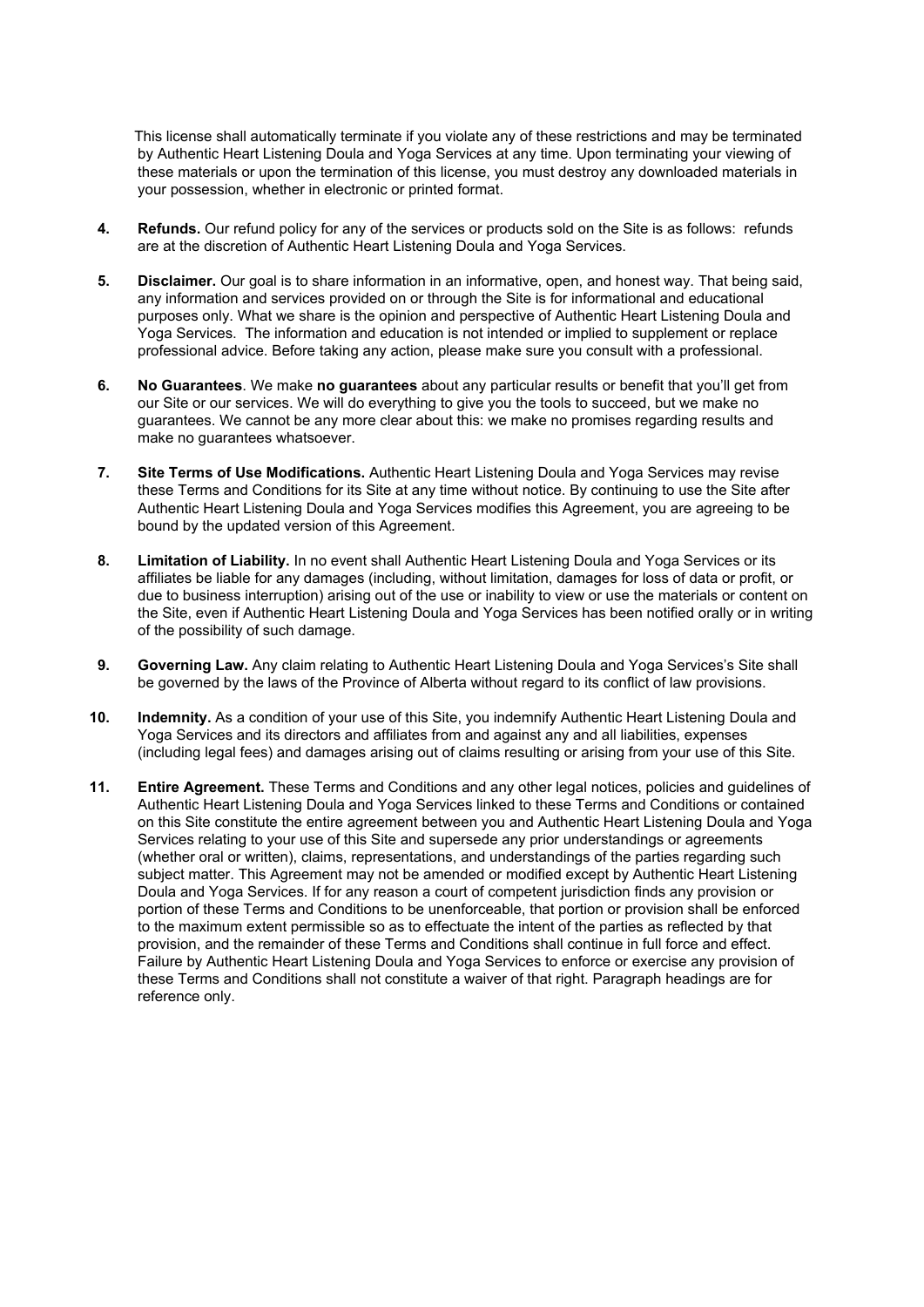#### **PRIVACY POLICY**

Authentic Heart Listening Doula and Yoga Services understands how important your privacy is. This privacy policy (the "**Privacy Policy**") sets out the privacy policies and practices for Colleen Stadlwieser and its subsidiaries and affiliates (collectively, " **Authentic Heart Listening Doula and Yoga Services**") with respect to how Authentic Heart Listening Doula and Yoga Services collects your personal information. It also describes how Authentic Heart Listening Doula and Yoga Services maintains, uses, and discloses personal information. This Privacy Policy applies to information collected from you by Authentic Heart Listening Doula and Yoga Services via the Site. This Privacy Policy also sets out how you can access certain information that Authentic Heart Listening Doula and Yoga Services may collect about you.

In this Privacy Policy, personal information means information about an individual whose identity is apparent or can be reasonably ascertained from the information as further defined under applicable privacy laws ("**Personal Information**").

Please note that the Site may contain links to other third-party websites that are not controlled or operated by Authentic Heart Listening Doula and Yoga Services. All of these third parties are listed in section 4.4 of this Agreement. This Privacy Policy does not apply to such third-party websites, and Authentic Heart Listening Doula and Yoga Services is not responsible for the content of such third-party websites or the privacy practices of such third parties. Authentic Heart Listening Doula and Yoga Services encourages you to request and review the privacy policies of any third parties upon disclosing your Personal Information to such parties or when visiting such third-party websites.

- **1. Consent of Collection of Information.** By submitting Personal Information to Authentic Heart Listening Doula and Yoga Services and its Site or any of its service providers, you agree and consent to the collection of your Personal Information and consent to the use, disclosure and transfer of your Personal Information in accordance with the provisions of this Privacy Policy. You may always refuse or withdraw your consent by contacting Authentic Heart Listening Doula and Yoga Services at heart.listening.doula@gmail.com. You understand that if you withdraw your consent, Authentic Heart Listening Doula and Yoga Services may not be able to continue to offer its services and provide its information to you.
- **2. Children Under 18.** The Site is not intended for children under eighteen (18) years of age. No one under age 18 may provide any Personal Information to or on the Site. Authentic Heart Listening Doula and Yoga Services does not knowingly collect Personal Information from children under 18. If you are under 18, do not use or provide any information on the Site or through any of its features, register on the Site, make any purchases through the Site, use any of the interactive or public comment features of the Site, or provide any information about yourself to us, including your name, address, telephone number, email address, or any screen name or user name you may use. If Authentic Heart Listening Doula and Yoga Services learns we have collected or received Personal Information from a child under 18 without verification of parental consent, we will delete that information. If you believe Authentic Heart Listening Doula and Yoga Services might have any information from or about a child under 18, please contact us at heart.listening.doula@gmail.com.
- **3. Revisions to this Privacy Policy.** Authentic Heart Listening Doula and Yoga Services reserves the right, in Authentic Heart Listening Doula and Yoga Services's sole discretion, to change, modify, add or remove portions of this Privacy Policy at any time and from time to time, without prior notice to you. Authentic Heart Listening Doula and Yoga Services will treat your continued use of the Site following such revision as your acceptance of the revised terms. All revisions will be posted to the Site and will apply to any Personal Information collected on or after the date posted. Authentic Heart Listening Doula and Yoga Services will obtain the necessary consents required under applicable privacy laws if it seeks to collect, use or disclose your Personal Information for purposes other than those to which consent has been obtained, unless otherwise required or permitted by law.

# **4. What Personal Information does Authentic Heart Listening Doula and Yoga Services collect and how is it processed?**

**4.1 What do we collect?** Authentic Heart Listening Doula and Yoga Services may directly collect your name, address, phone number and email address. There may be other information you provide but that will not be collected by Authentic Heart Listening Doula and Yoga Services and instead will be collected by the third parties Authentic Heart Listening Doula and Yoga Services works with as outlined in 4.4.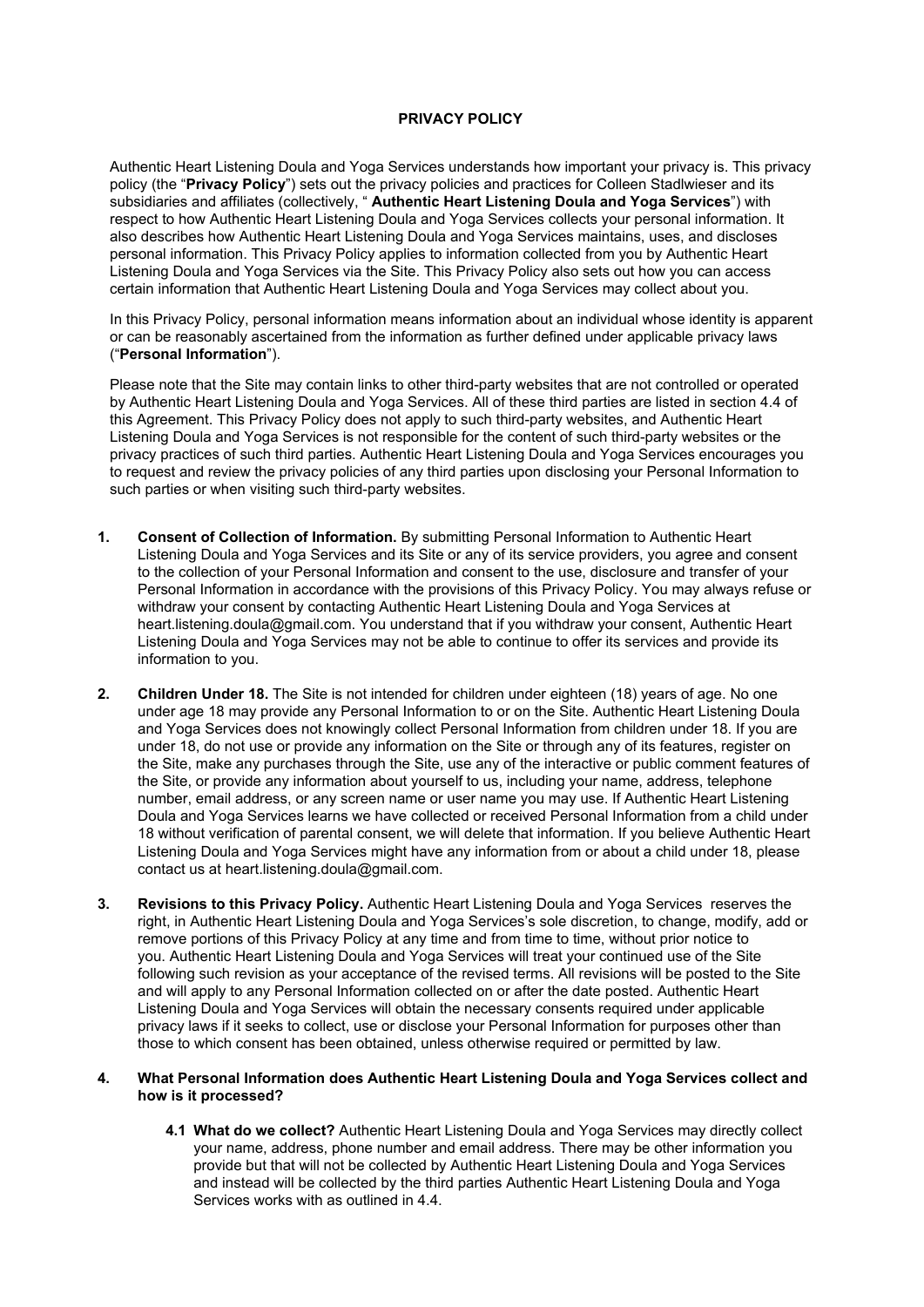- **4.2 Newsletter.** We may send you a newsletter or other promotional materials. We will only contact you through our newsletter for promotional or informational purposes. Subscribing to our newsletters is optional and you will always be able to unsubscribe.
- **4.3 Phone Number.** We may collect your phone number and we may contact you via phone to contact you or if we feel there is information which would be beneficial to share with you. In accordance with everything outlined in this Privacy Policy, if you do not want to be reached by phone, you can ask us not to contact you via phone or you can choose not to share your phone number.
- **4.4 Third Parties.** Authentic Heart Listening Doula and Yoga Services may work with third party applications in order to provide you with the best services on the Site. These organizations may collect Personal Information from you in order to provide you with the services, including your name and contact information. Specifically, the third parties Authentic Heart Listening Doula and Yoga Services may work with on the Site are listed below. We've included links to their privacy policies to ensure you are comfortable using them.
	- **4.4.1** MailChimp: https://mailchimp.com/legal/privacy/,
	- **4.4.2** Facebook: https://www.facebook.com/full\_data\_use\_policy,
	- **4.4.3** Instagram: https://help.instagram.com/402411646841720,
	- **4.4.4** Zoom: https://zoom.us/privacy,
	- **4.4.5** Google Drive: https://www.google.com/drive/terms-of-service/
- **5. How will Authentic Heart Listening Doula and Yoga Services use your Personal Information?** Your Personal Information will be used to provide you with promotional and informative materials and offers and deliver the products and services you can purchase or subscribe to from the Site. Specifically:
	- **5.1.** Your credit card information will not be kept by Authentic Heart Listening Doula and Yoga Services but instead by one of the third parties listed in section 4.4 above;
	- **5.2.** Your name and e-mail address are collected but will not actually be stored on the Site. Any information captured will be processed through third party websites in section 4.4 above;
	- **5.3.** Your phone number may be used to contact you via phone if there is information we would like to share which we feel would benefit you;
	- **5.4.** If you subscribe to our newsletter your Personal Information will be used to send the newsletter to you;
	- **5.5.** If we send you the Newsletter for marketing purposes, we may use your contact information to send you emails about promotions, special events and other marketing information. You can opt not to receive these emails from us by either clicking "unsubscribe" at the bottom of the email when you receive it or by sending an email that includes your email address and a request that you not receive our promotional emails;
	- **5.6.** We may use your Personal Information to respond when you submit a question or suggestion to us, or when you request assistance regarding a service or product you purchased.
	- **5.7.** We may share your information if we believe in good faith that disclosure of your information is required to protect your safety or the safety of others, to investigate a fraud, or to respond to a government, judicial or other legal request or to comply with the law;
	- **5.8.** We may also share certain aggregated, anonymized information with a third-party provider in order to assist us in improving the Site.
- **6. Storing Your Personal Information.** Authentic Heart Listening Doula and Yoga Services's web server may store your Personal Information when you interact with the Site. **Authentic Heart Listening Doula and Yoga Services will be happy to delete any of your Personal Information it holds upon a written request made by you.** Your Personal Information will be safely disposed of by Authentic Heart Listening Doula and Yoga Services.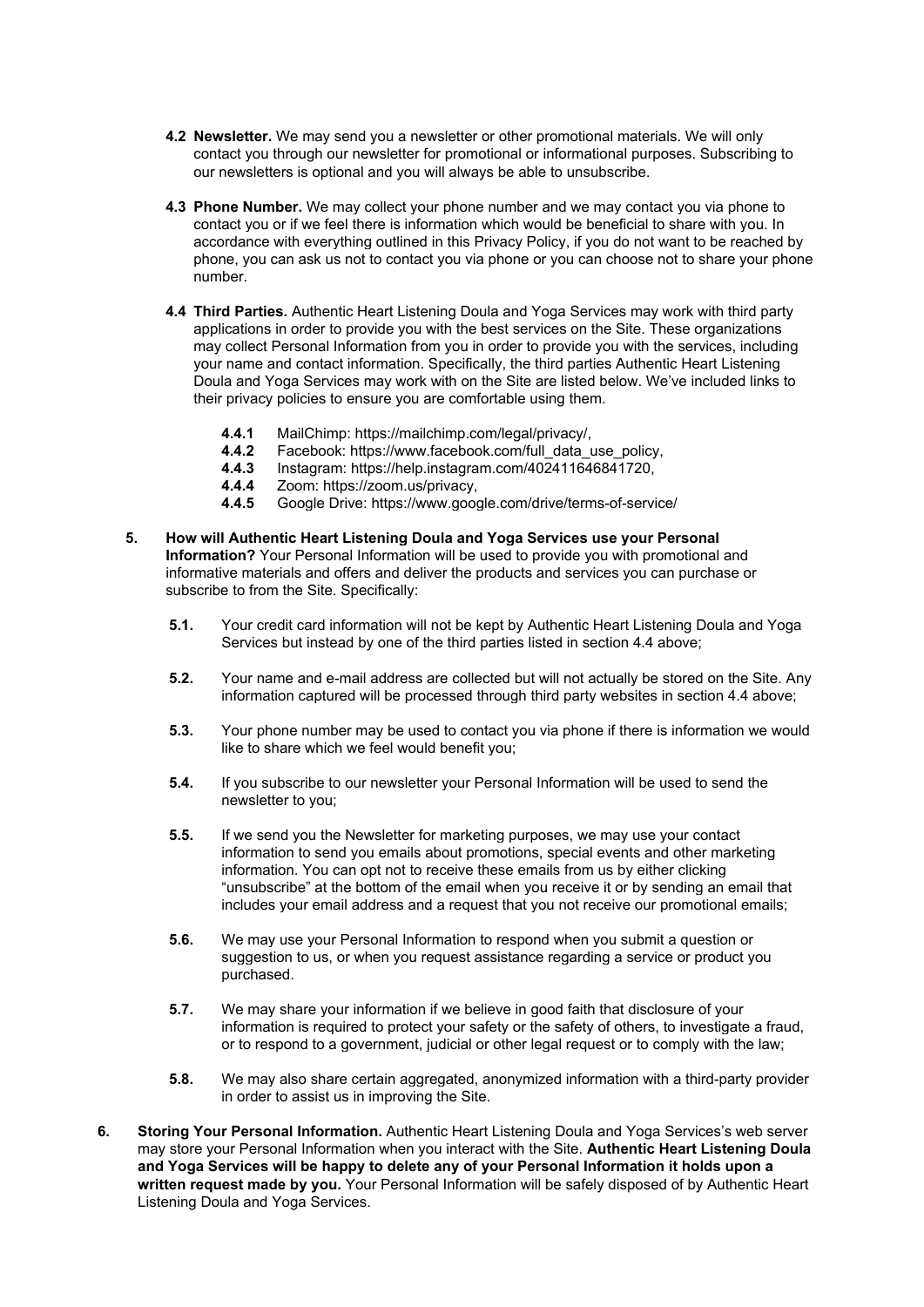- **7. Storing Your Phone Number.** Your phone number will be kept in the phone or contacts database of Authentic Heart Listening Doula and Yoga Services and associates. Wherever it is stored, it will always be protected with a password and will never be shared with third parties without your permission.
- **8. We Play by The Rules.** The Site and Authentic Heart Listening Doula and Yoga Services abide by all relevant Canadian laws in all aspects of our operations. As such, we abide by all the rules of CASL (Canadian Anti-Spam Laws) and the *Personal Information Protection and Electronic Documents Act (PIPEDA)*. This Privacy Policy is also compliant with GDPR and CCPA regulations. If you've got any questions about our compliance with this legislation, feel free to reach out to heart.listening.doula@gmail.com.
- **9. Do Not Track Signals**. Authentic Heart Listening Doula and Yoga Services currently does not recognize or respond to browser-initiated Do Not Track (DNT) signals, as the Internet industry is currently still working on Do Not Track standards and there is no accepted standard on how to respond to such signals.
- **10. Analytics.** The Site keeps the following information from your visits to our webpage:
	- **10.1.** Visitor information to improve our customer engagement which tells us where and when people visit the Site and how long they stay there; and
	- **10.2.** IP information for website and server security.
- **11. Cookies.** The Site uses 'cookies' to keep a record of the number of times you've visited the Site and how you interacted with the Site during each visit. In addition to this, the Site also uses cookies which are not absolutely essential for your use of the Site. Your continued use of the Site serves as consent for these cookies.
	- **11.1.** You might be wondering what a cookie is. Well, it is a small text file that gets sent by the servers of the Site to your hard drive and can only be read and interpreted by the Site's servers. No Personal Information is stored in the cookie and there is nothing on it which can identify you personally.
	- **11.2.** Why do we use cookies? Despite being an awesome word generally, cookies help the Site understand how you interact while visiting the Site and what your preferences are and thus can improve your experience on the Site. If you do not want cookies from the Site, simply adjust the settings in your web browser to disable cookies. This may change the way you access the Site, but of course it is your choice to do so.
- **12. Disclosure of Personal Information.** Authentic Heart Listening Doula and Yoga Services will NEVER sell or license any Personal Information we collect from you. Authentic Heart Listening Doula and Yoga Services is not liable for any disclosure of your Personal Information by any third party, particularly the ones outlined in section 4.4 above. By purchasing the services and products offered by Authentic Heart Listening Doula and Yoga Services, you agree to be bound to and consent to the provisions of our third parties' privacy policies.
	- **12.1.** In the event that Authentic Heart Listening Doula and Yoga Services changes its practices or does sell your Personal Information, you will be notified and you will be able to opt-out of Authentic Heart Listening Doula and Yoga Services selling your Personal Information by contacting us at heart.listening.doula@gmail.com.
- **13. Jurisdiction.** This privacy policy and the use of the Site are governed by the laws of **Canada and the Province of Alberta**. If a dispute arises under this policy, we agree to first resolve it through binding arbitration to take place in the Province of Alberta.
- **14. Your Consent.** By choosing to provide Authentic Heart Listening Doula and Yoga Services with your Personal Information you are consenting to its collection, use and disclosure in accordance with the principles outlined in this Privacy Policy. **If you are under the age of 18, you must not provide any Personal Information to us without the consent of your parent or guardian, or as otherwise provided for by applicable law.**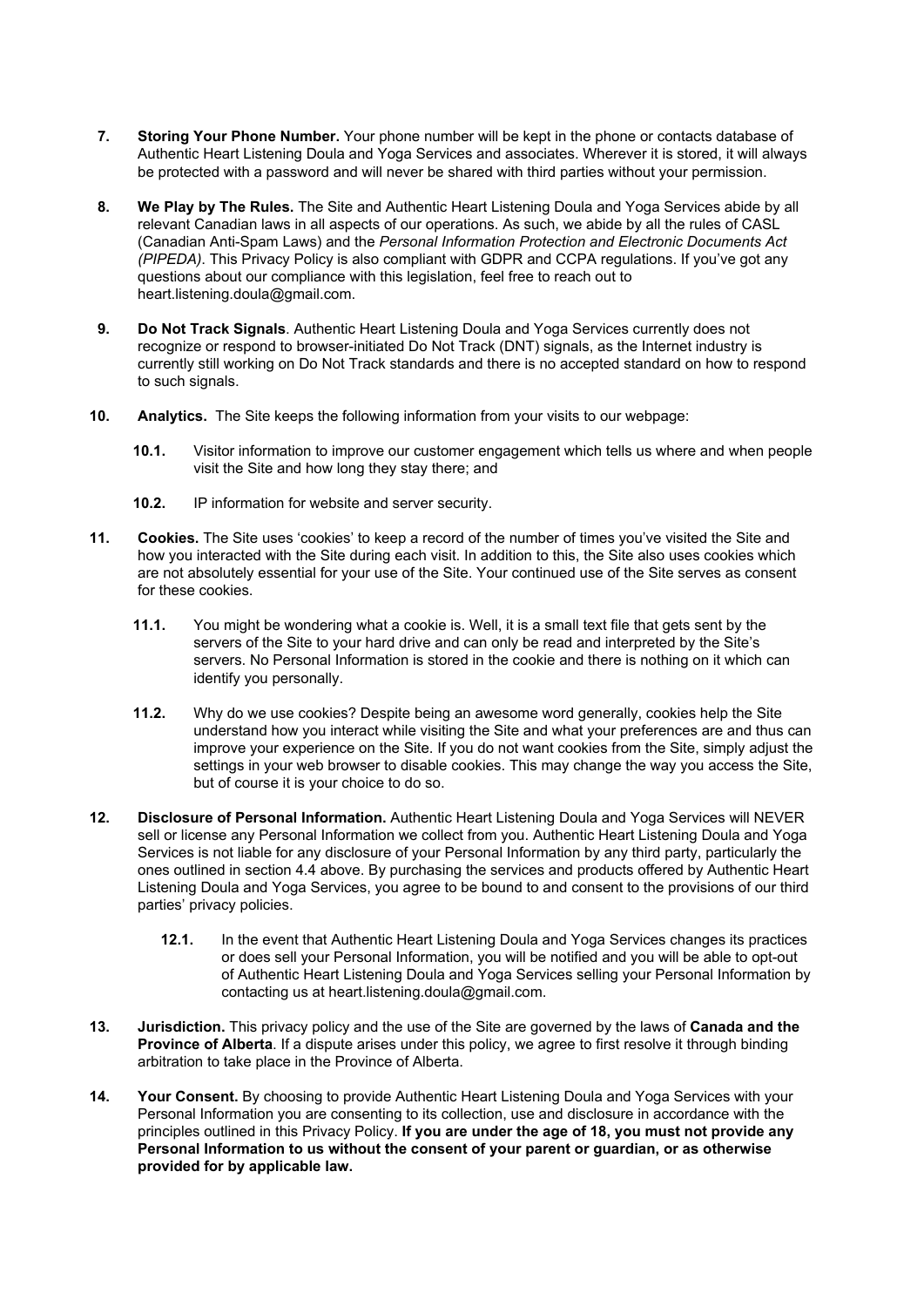- **15. Protecting Your Privacy.** Authentic Heart Listening Doula and Yoga Services is committed to protecting your privacy. Security measures, such as using passwords on servers and computers, and locked cabinets where Personal Information is stored have been adopted to protect your Personal Information against loss or theft, unauthorized access, disclosure, copying, use or modification. Online transactions are completed using third party applications outlined in section 4.4 above. Please refer to the third parties' privacy policies, of which links have been provided above, for clarification on how your transaction and Personal Information will be handled. Authentic Heart Listening Doula and Yoga Services makes no promises, warranties or representations about the manner in which your Personal Information is handled by third parties and bears no liability whatsoever for their use of them.
- **16. Verifying your Identity.** Authentic Heart Listening Doula and Yoga Services will ask you to verify your identity when you contact us or submit a request regarding your Personal Information. Authentic Heart Listening Doula and Yoga Services will ask you to provide sufficient information that allows us to reasonably verify that you are the person who we collected Personal Information about.
- **17. The Internet Can Be Sketch.** The internet is, by its nature, inherently open and subject to interception of information. We cannot guarantee that the information you provide to Authentic Heart Listening Doula and Yoga Services over the internet or otherwise will not be intercepted by third parties while it is being communicated by means that are outside of Authentic Heart Listening Doula and Yoga Services's control.
- **18. Verifying and Amending Your Personal Information.** Authentic Heart Listening Doula and Yoga Services tries to ensure that all Personal Information about you that is in our possession is accurate, complete and up-to-date. Please contact us at heart.listening.doula@gmail.com to advise us of any changes to your Personal Information. You may request access to the Personal Information held by Authentic Heart Listening Doula and Yoga Services at any time or seek to make corrections to it.
- **19. Resolving your concerns.** If you have any questions or concerns about Authentic Heart Listening Doula and Yoga Services's Personal Information collection, use and disclosure practices, please let us know at heart.listening.doula@gmail.com and we will do our best to help you.